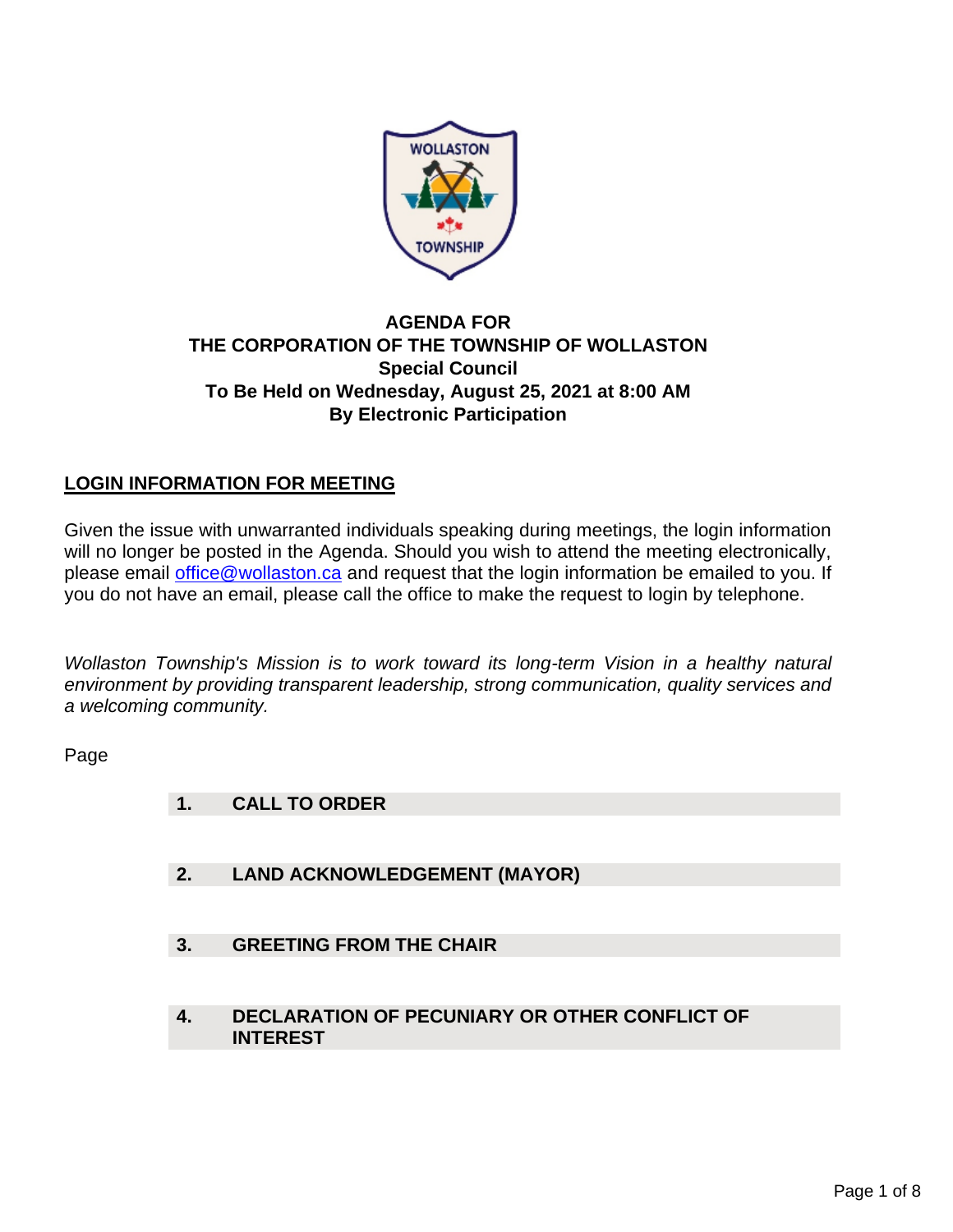### **5. ADOPTION OF AGENDA AND ANY NEW BUSINESS**

### **6. ITEMS FOR DISCUSSION AND MOTIONS**

- 3 4 6.1. Nellie Lunn Park Land: Discussion regarding allowing the Friends of Nellie Lunn to enter the land to assist with completion of a business case study. REPORT - [NELLIE LUNN PARK LAND -](#page-2-0) AUG 25-2021
- 5 6.2. RFT Surface Treatment and Line Painting. RFT RECORD - [SURFACE TREATMENT](#page-4-0)
- 6 7 6.3. TREASURER: RESERVE REPORT [Treasurer Reserves Report Special Meeting Aug 25 2021](#page-5-0)

### **7. CLOSED MEETING**

- 7.1. Under Section 239(2)(e): litigation or potential litigation, including matters before administrative tribunals, affecting the municipality or local board - letter from Donnelly Law
- 7.2. Under Section 239(2)(b): personal matters about an identifiable individual, including municipal or local board employees - hiring of Equipment Operator

### **8. BY-LAWS**

\*Confirming By-law to be completed after virtual closed meeting

8 8.1. 55-2021: Confirming proceedings of August 25, 2021 55-2021 - [CONFIRMING AUG 25-2021](#page-7-0)

### **9. ADJOURNMENT**

The Council of the Township of Wollaston adjourns to meet again on September 13, 2021 at 3:00 p.m. or at the call of the Mayor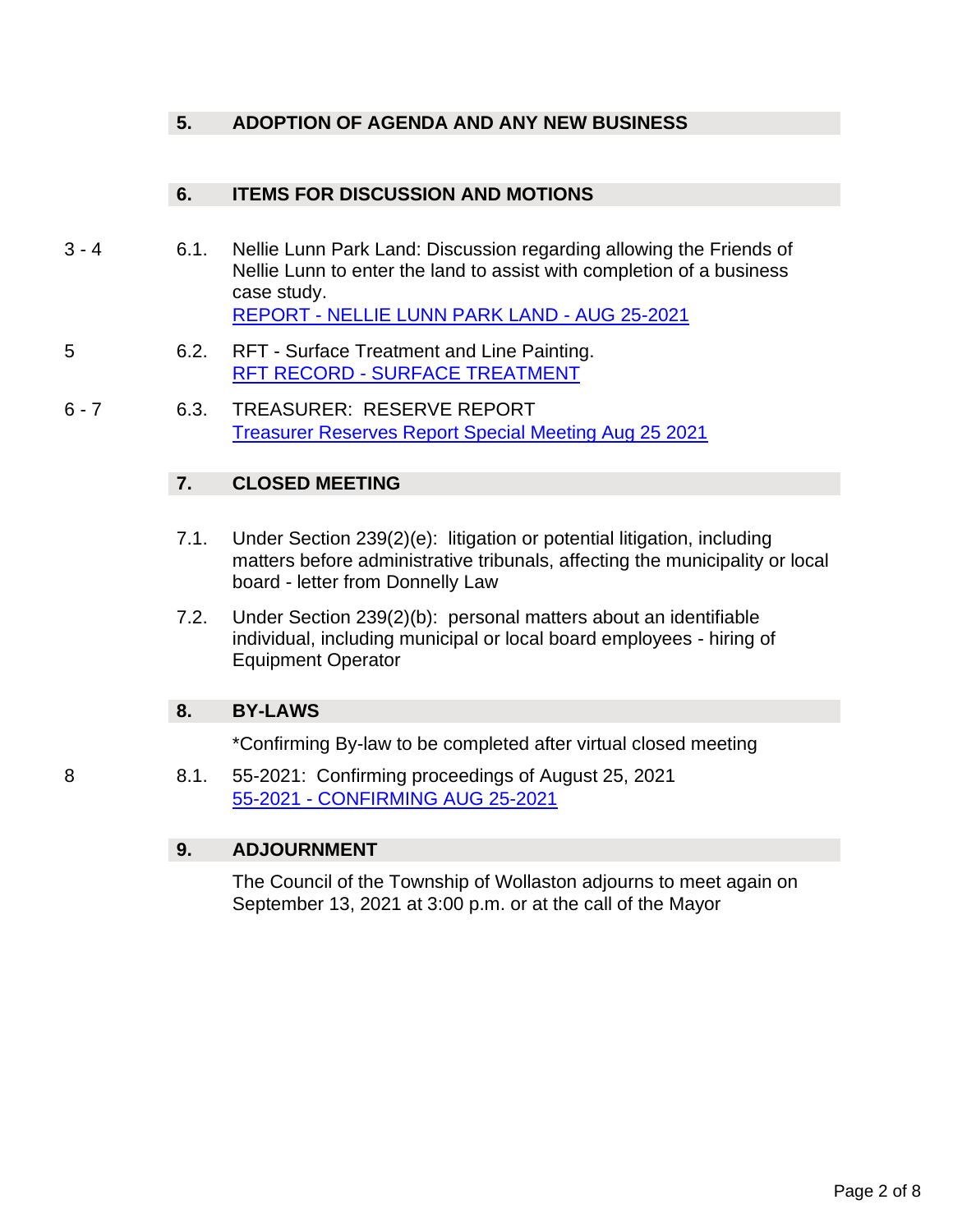

<span id="page-2-0"></span>90 Wollaston Lake Road **MAYOR: LYNN KRUGER** COE HILL, ON KOL 1P0 **CLERK: BERNICE CROCKER** [www.wollaston.ca](http://www.wollaston.ca/) **613-337-5789 (Facsimile)** 

- **TO: Members of Council – Township of Wollaston**
- **FROM: Bernice Crocker, Clerk Administrator**
- **DATE: August 25th, 2021**
- **RE: Nellie Lunn Park Land**

## **RECOMMENDATION:**

- 1. That Council grant approval to the four individuals of the Friends of Nellie Lunn Park Group, being Sheila Currie, JD Fentie, Naomi Visanji and Karen Fliess, for entry onto the Nellie Lunn Park land as follows:
	- i. Entry shall be by using the unopened road allowance South of The Ridge Road between Lots 15 and 16, Concession 5 and then continuing East using the unopened road allowance between Lots 14 and 15, Concession 4 and Lots 14 and 15, Concession 5;
	- ii. On a date and time to be agreed upon between the Township and the four individuals;
	- iii. Ensure that all individuals are aware of the unopened road boundary width and ensure no trespassing occurs onto private property.

# **BACKGROUND:**

Four individuals from the Friends of Nellie Lunn Group attended at the August 09<sup>th</sup>, 2021 meeting as a delegation. Discussion occurred regarding the need for Nellie Lunn including community engagement, key characteristics of the Park, liability, access, operational costs, funds needed for reserves, legalities, ethical consideration, land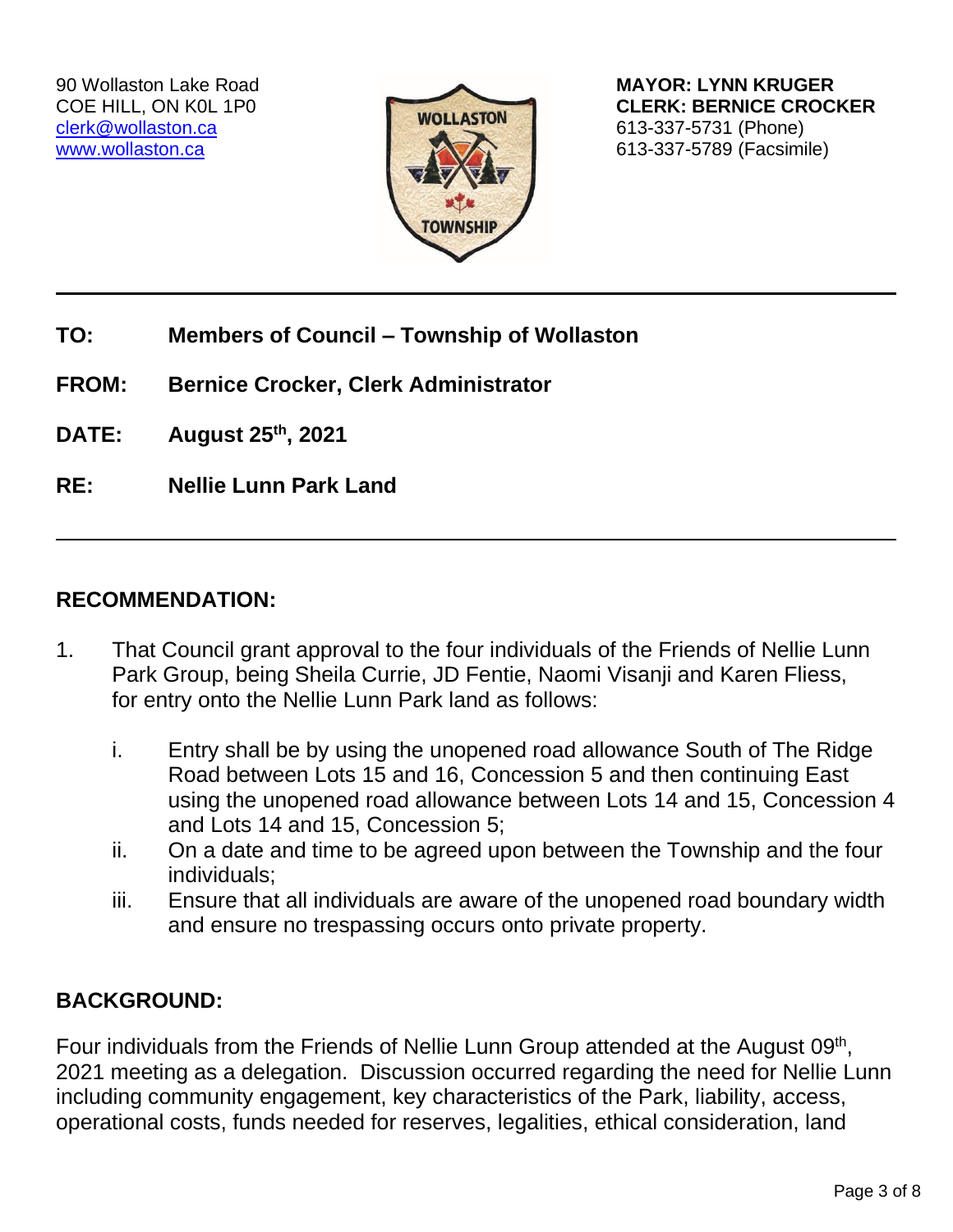asset, municipal strategic plan, a community working group, partnerships, and park vs reserves for firehall. The members requested 9 months to prepare a business case and asked Council to defer any decisions until such time.

At the August 09, 2021 Council meeting, the following Motion was adopted:

MOTION NO.: 11 Councillor Swartman - Councillor Fuerth

RESOLVED, THAT Council defers the decision to sell the property known as Nellie Lunn be deferred for 3 months to give interested stakeholders time to organize and bring forward a viable plan to develop and maintain the park, which will include not trespassing on other people's property.

# **ADDITIONAL INFORMATION:**

Once the above Resolution was adopted, there was mention of having the Friends of Nellie Lunn Group contact the abutting landowner, Fred Cox, to inquire whether it was possible for them to receive a tour of the land with the assistance of Mr. Cox. Mr. Cox was contacted and indicated that he would provide a tour to one individual of the Group only.

In order for the Friends of Nellie Lunn to create an effective business case, it is important that these individuals be given an opportunity to walk the unopened road allowances leading to the park and the park area. Since the Nellie Lunn Park Land was closed by resolution of Council, it is necessary for Council to adopt a Motion to allow for entry into the Park Land by the four individuals of the Friends of Nellie Lunn Park, all the while ensuring that the individuals stay within the unopened road allowances and do not trespass onto private property.

# **FINANCIAL IMPACT:**

None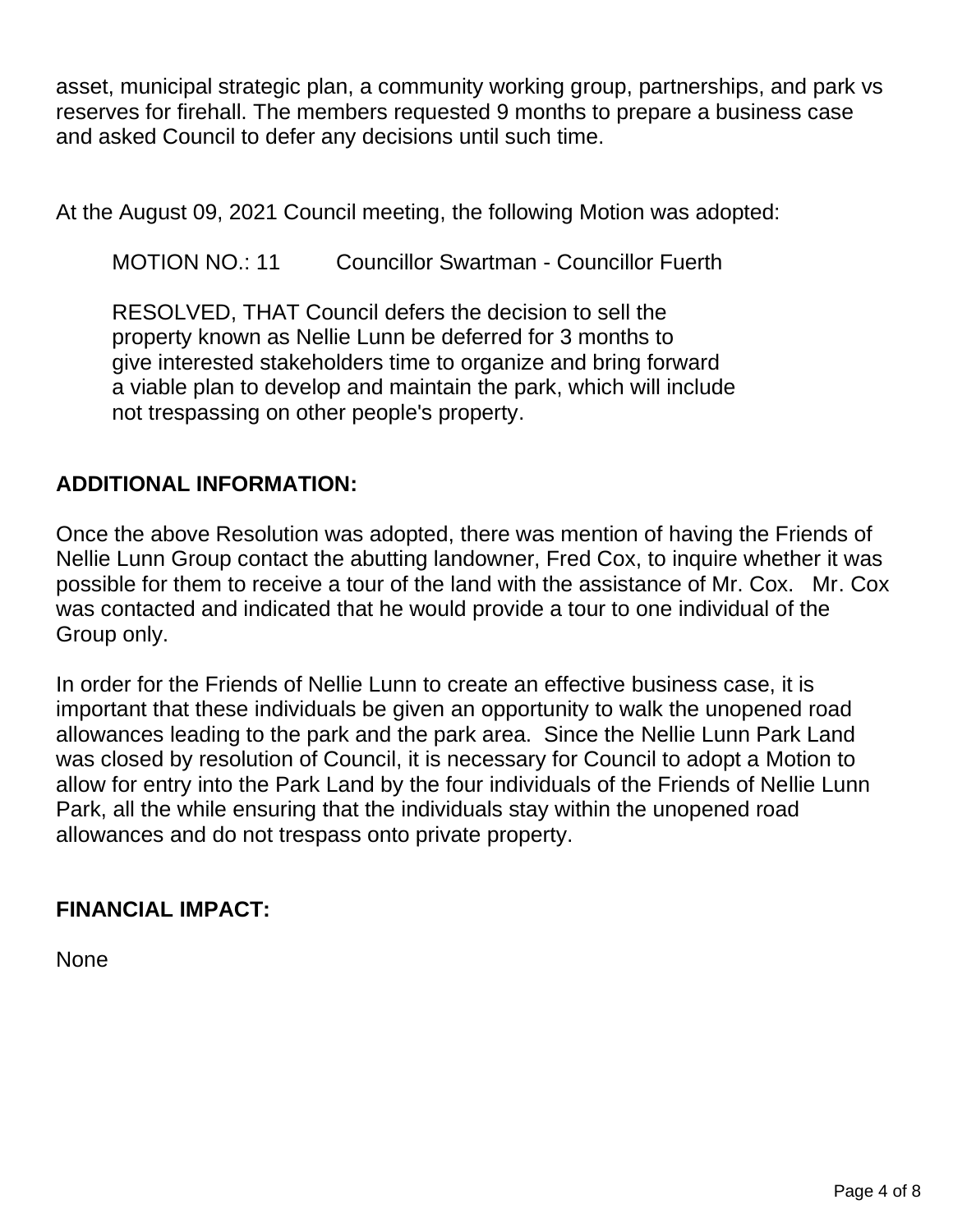90 Wollaston Lake Road COE HILL, ON K0L 1P0 clerk@wollaston.ca www.wollaston.ca



**MAYOR: LYNN KRUGER CLERK: BERNICE CROCKER** 613-337-5731 (Phone) 613-337-5789 (Facsimile)

# RECORD OF REQUEST FOR TENDER OPENED DATE: July 28, 2021 at 2:00 p.m. **REQUEST FOR TENDER #2021-02**

# TENDER FOR: SURFACE TREATMENT AND LINE PAINTING

# CLOSING DATE AND TIME: July 28, 2021 at noon

<span id="page-4-0"></span>

| REQUEST FOR TENDER #2021-02                                                                     |                                                           |                               |
|-------------------------------------------------------------------------------------------------|-----------------------------------------------------------|-------------------------------|
| TENDER FOR: SURFACE TREATMENT AND LINE PAINTING<br>CLOSING DATE AND TIME: July 28, 2021 at noon |                                                           |                               |
|                                                                                                 |                                                           |                               |
| <b>Greenwood Paving</b><br>(Pembroke Ltd.)                                                      | <b>Surface Treatment:</b><br>\$158,360.00, plus<br>H.S.T. | Agreement to Bond<br>provided |
| <b>Greenwood Paving</b><br>(Pembroke Ltd.)                                                      | Line Painting:<br>\$7,700.00, plus H.S.T.                 |                               |
| Duncor Enterprises Inc.                                                                         | <b>Surface Treatment:</b><br>\$212,395.00, plus<br>H.S.T. | Agreement to Bond<br>provided |
| Duncor Enterprises Inc.                                                                         | Line Painting:<br>\$12,793.76, plus H.S.T.                |                               |
|                                                                                                 |                                                           |                               |
|                                                                                                 |                                                           |                               |
|                                                                                                 |                                                           |                               |
|                                                                                                 |                                                           |                               |
| <b>REVIEWED BY:</b>                                                                             | rneelin                                                   |                               |

F<br>F ev.<br>Ev mediakel **REVIEWED BY: REVIEWED BY:** iCen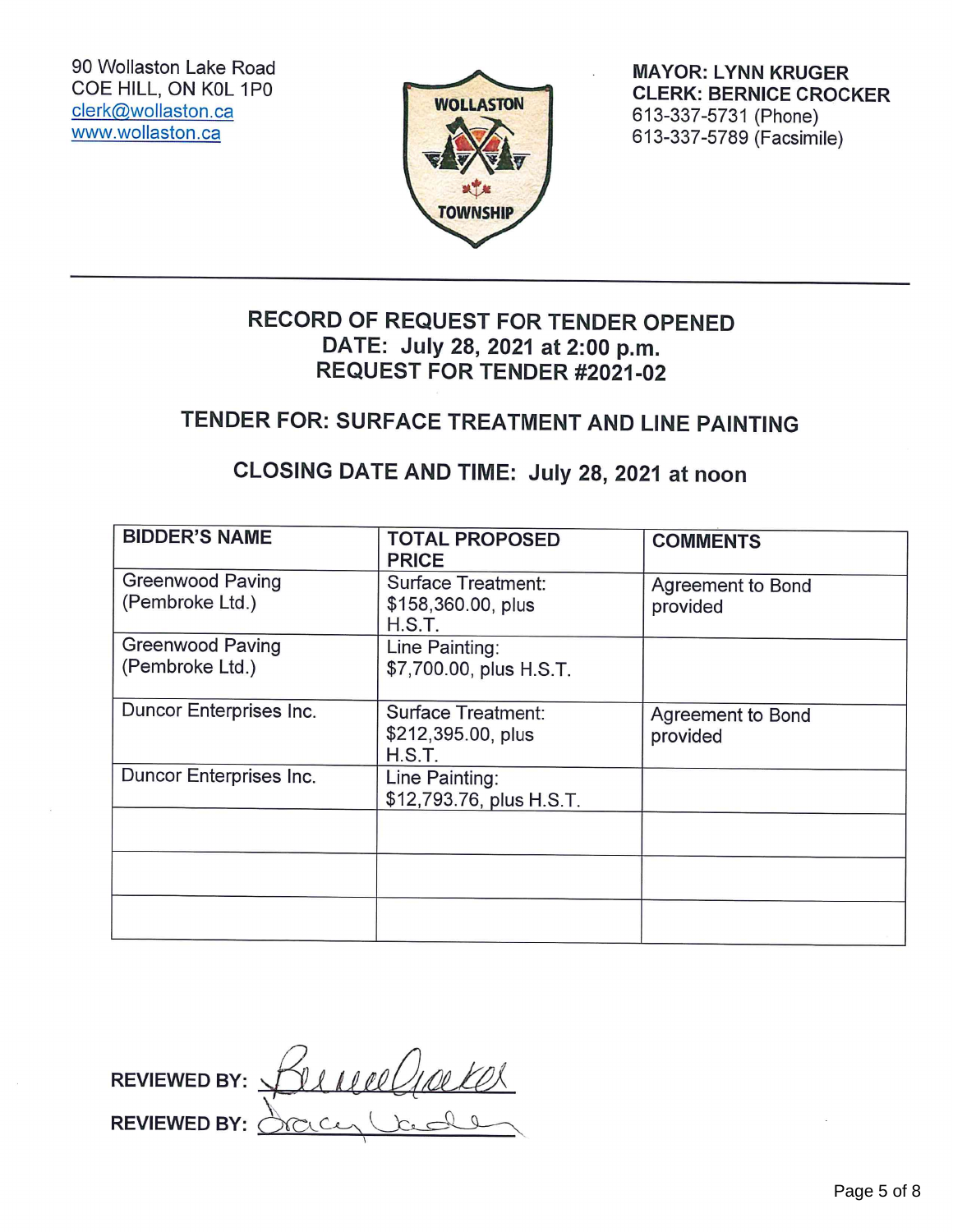<span id="page-5-0"></span>[tvader@wollaston.ca](mailto:tvader@wollaston.ca) 613-337-5731 (Phone)



90 Wollaston Lake Road **MAYOR: LYNN KRUGER** COE HILL, ON K0L 1P0 **TREASURER: TRACY VADER** [www.wollaston.ca](http://www.wollaston.ca/) **613-337-5789 (Facsimile)** 

**To**: Members of Council – Township of Wollaston

**From**: Tracy Vader, Treasurer

**Date: August 25th, 2021** 

**Re:** Reserves Report

### **RECOMMENDATION**

THAT Council accepts the August 2021 Reserves Report as submitted by the Treasurer.

## **ORIGIN**

Reserves and reserve funds are an important financial indicator in a Municipality's overall financial health and is one of the key financial performance indicators in the Financial Information Return (FIR), measured by the Ministry of Municipal Affairs. By maintaining reserves, the Township of Wollaston has the capability to fund future liabilities, a key link to long-term financial planning practices. They also provide a cushion to absorb unexpected shifts in revenue and expenditures. The availability of reserves also reduces the cost of financing capital as it allows a municipality to avoid debt interest payments.

## **BACKGROUND**

The Council of the Township of Wollaston received the DRAFT 2020 Consolidated Financial Statements as presented by the Municipal Auditor at the August 9<sup>th</sup>, 2021, regular meeting of Council. It was determined that as of year-end 2020 there was an Accumulated Surplus of \$630,085, which is an accumulation over the last three plus years. The Auditor requires direction from Council on how they wish to allocate these surplus monies.

## **ADDITIONAL INFORMATION**

Through discussion with Staff and the Municipal Auditor we are suggesting the \$630,085 surplus be allocated as follows:

> \$ 20,000 (see 2021 Budget – approved May 2021) \$150,000 (Fire Reserve) \$150,000 (Waste Reserve) \$310,085 (Capital Reserve)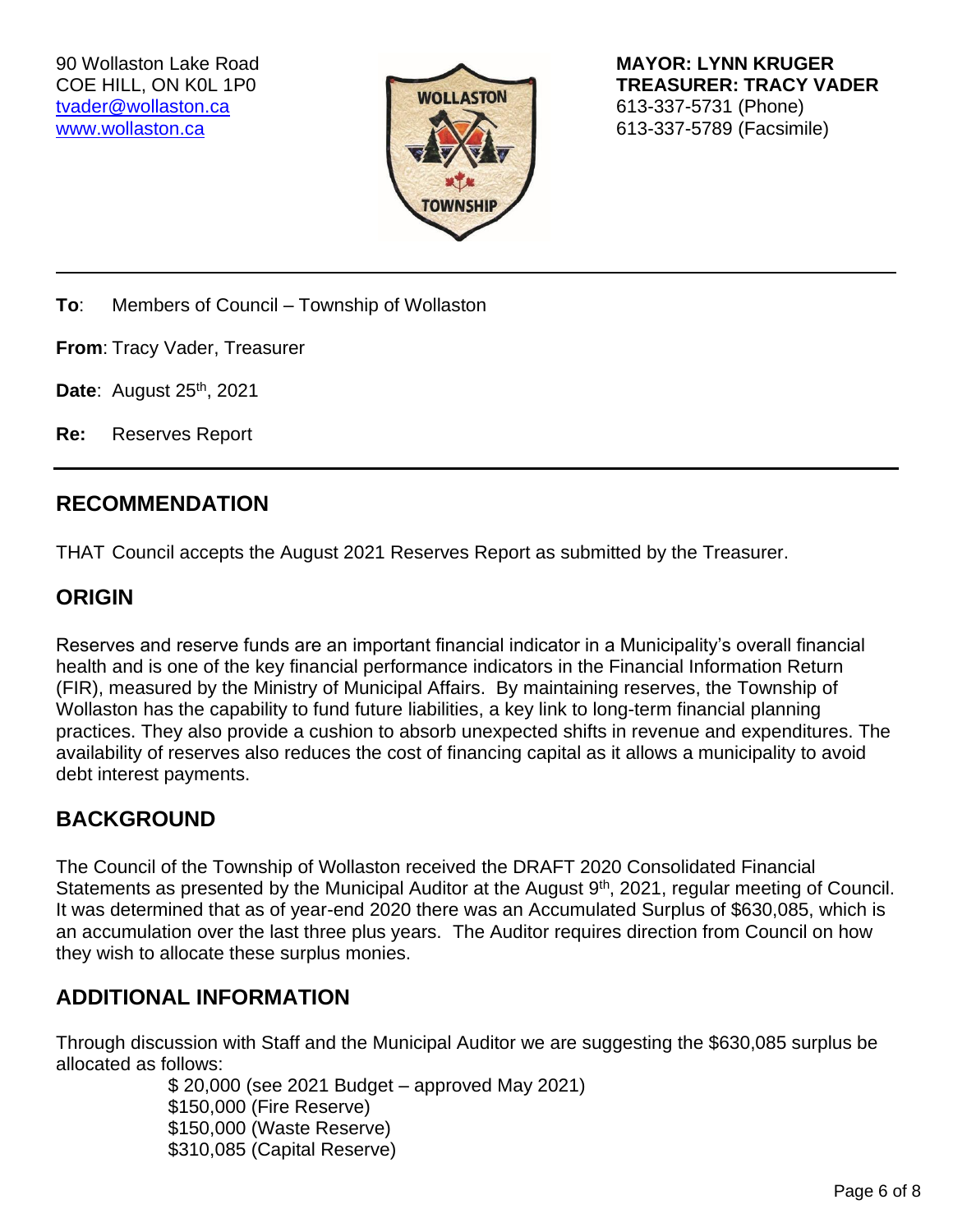We currently have \$567,000 in our Capital Reserves which when referencing our Asset Management Plan is not a significant amount should an emergency arise with any of our Infrastructure or Capital Assets. For this reason, we are suggesting the majority of the Surplus be allocated to this account.

Staff is seeking support from Council on the allocation of these funds.

Staff would also suggest that a Surplus/Deficit Policy be created to deal with the allocation of any operating surpluses and funding of any operating deficits moving forward.

## **FINANCIAL IMPACT**

There is no direct financial impact on the 2021 Municipal Budget. This re-allocation of surplus funds increases the financial health of the Township of Wollaston.

## **OPTIONS**

N/A

Respectfully submitted,

Tracy Vader **Treasurer**